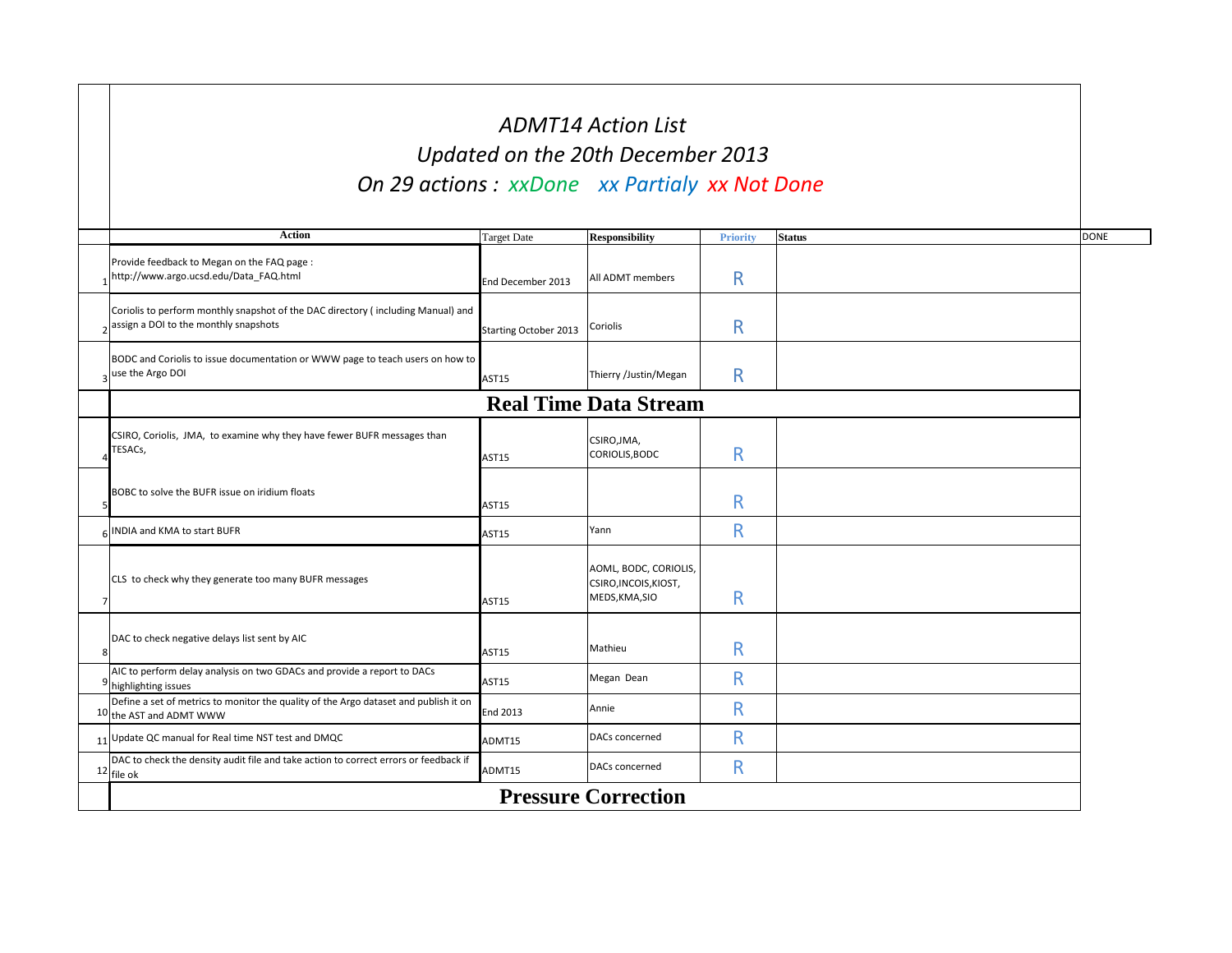| 13 | DACs to review the anomalies detected by the CSIRO audit and provide feedback to<br>Jeff before the end of the Year<br>14 streamline data provision from CCHDO to Coriolis for CTDREF DB | end 2013<br><b>AST15</b> | all DACs<br><b>Reference Database</b><br>Steve         | Н<br>R |  |  |  |
|----|------------------------------------------------------------------------------------------------------------------------------------------------------------------------------------------|--------------------------|--------------------------------------------------------|--------|--|--|--|
|    | <b>Delayed Mode processing</b>                                                                                                                                                           |                          |                                                        |        |  |  |  |
|    | <b>GDAC</b>                                                                                                                                                                              |                          |                                                        |        |  |  |  |
| 15 | Finalize the enhanced file checker that checks contents including conformity of<br>techfile variable names and units with the agreed list                                                | ADMT15                   | Mike                                                   | R      |  |  |  |
| 16 | Develop a Matlab V2 to V3 converter for profile files that can be used either at<br>GDAC or provided to DACs to perform their file conversion without regenerating all<br>their files    | <b>AST15</b>             | Thierry                                                | Н      |  |  |  |
|    | 17 Finalize the first version of the GDAC cookbook                                                                                                                                       | $Dec-13$                 | Thierry and Mike                                       | Н      |  |  |  |
| 18 | DACs to provide new Real time profile files in V3                                                                                                                                        | AST15<br>Dec 2013        | AOML, JMA<br>BODC, CSIO, INCOIS, KIOS<br>T, KMA, NMDIS | Н      |  |  |  |
| 19 | DACs, with or without GDAC help, to convert historical V2.3 files into V3 profile<br>files                                                                                               | <b>TBD</b>               | all DACs                                               | H      |  |  |  |
| 20 | Provide a News information item for users to explain the changes in V3                                                                                                                   | end 2013                 | Megan                                                  | H      |  |  |  |
|    | <b>Format</b>                                                                                                                                                                            |                          |                                                        |        |  |  |  |
| 21 | DACs to correct the anomalies detected by the CSIRO audit (ftp.marine.csiro.au<br>login anonymous cd pub/gronell/Argo)                                                                   | ADMT15                   | all DACs                                               | H      |  |  |  |
| 22 | in their tech files at the latest when they move to V3                                                                                                                                   | Dec 2013                 | Ann with DACs                                          | R      |  |  |  |